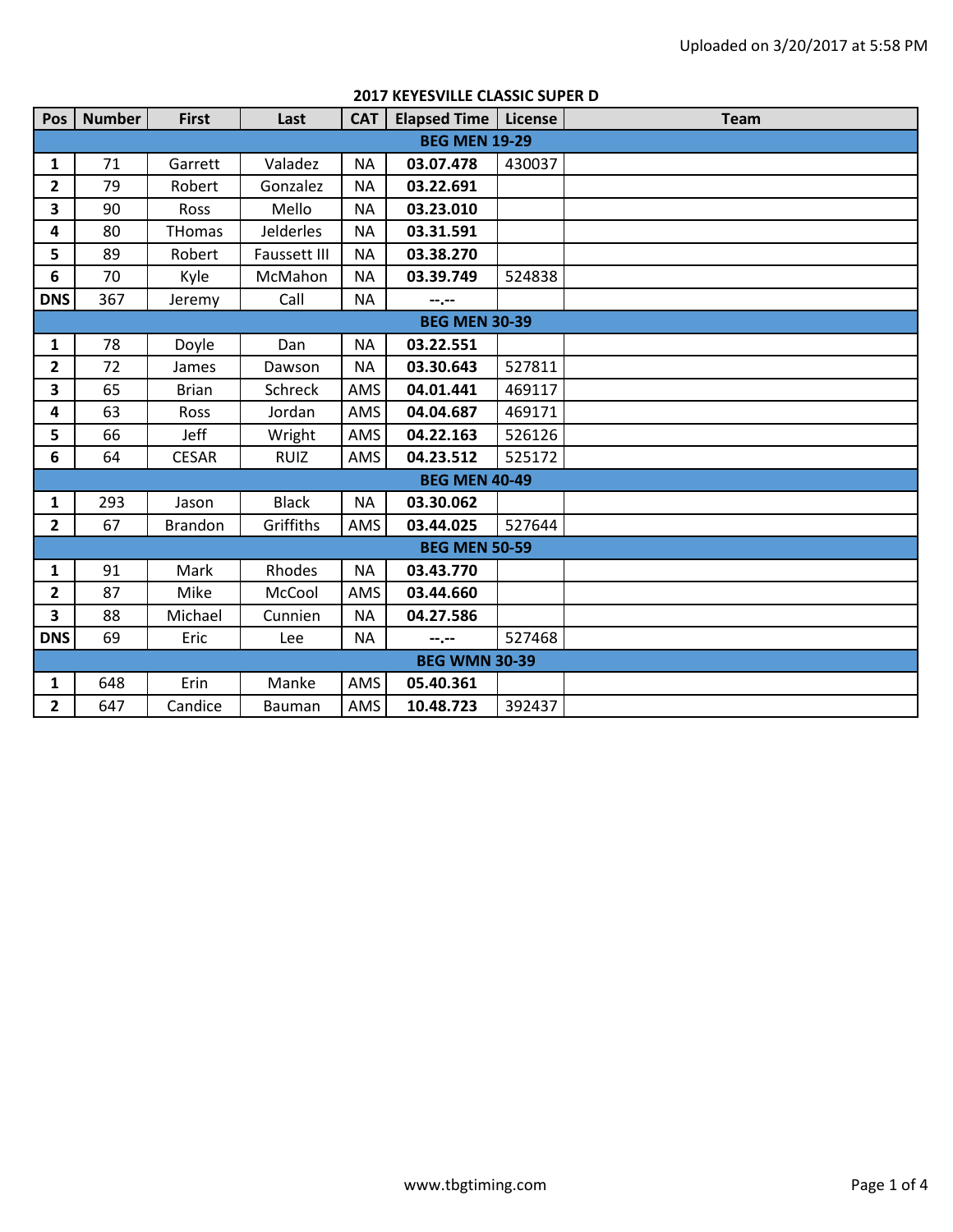| Pos                     | <b>Number</b> | <b>First</b>   | Last            | <b>CAT</b> | <b>Elapsed Time</b>      | <u>KETEJVIELE CEAJJIC JUI EILD</u><br>License | <b>Team</b>                                |  |
|-------------------------|---------------|----------------|-----------------|------------|--------------------------|-----------------------------------------------|--------------------------------------------|--|
|                         |               |                |                 |            | <b>ELITE MEN</b>         |                                               |                                            |  |
| 1                       | 271           | Greg           | Ghrist          | <b>NA</b>  | 02.39.616                | 13142                                         | Team Muscle Milk / Westlake Cyclery / Trek |  |
| 2                       | 283           | Jesse          | <b>Buerster</b> | ΝA         | 02.43.511                |                                               |                                            |  |
| 3                       | 277           | Jeff           | <b>Brooks</b>   | ΝA         | 02.44.616                |                                               |                                            |  |
| 4                       | 264           | <b>Brandon</b> | Gritters        | AMS        | 02.45.412                | 207755                                        | Davis Phinney Foundation Masters Cycling   |  |
| 5                       | 319           | Eric           | Bostrom         | AMS        | 02.49.316                |                                               |                                            |  |
| 6                       | 284           | Scott          | <b>Duffield</b> | <b>NA</b>  | 02.50.413                |                                               |                                            |  |
| $\overline{\mathbf{z}}$ | 242           | Menso          | de Jong         | AMS        | 02.51.177                | 243003                                        | TEAM CLIF BAR Cycling                      |  |
| 8                       | 265           | Cody           | Jutovsky        | AMS        | 02.51.902                | 382232                                        |                                            |  |
| 9                       | 224           | Parker         | Arnold          | AMS        | 02.53.666                | 527786                                        |                                            |  |
| 10                      | 285           | Mason          | Olive           | <b>NA</b>  | 02.55.513                |                                               |                                            |  |
| 11                      | 290           | Scott          | Mello           | <b>NA</b>  | 02.59.397                |                                               |                                            |  |
| 12                      | 276           | David          | Mayhew          | AMS        | 02.59.420                |                                               |                                            |  |
| 13                      | 274           | Andrew         | Soto            | <b>NA</b>  | 03.00.490                |                                               |                                            |  |
| 14                      | 292           | Kurt           | Evans           | <b>NA</b>  | 03.03.072                |                                               |                                            |  |
| 15                      | 263           | <b>Brian</b>   | Gordon          | AMS        | 03.03.842                | 308314                                        | Cycle Sport - Specialized p-b Muscle Milk  |  |
| 16                      | 294           | <b>Brett</b>   | Birkenfeld      | <b>NA</b>  | 03.07.138                |                                               |                                            |  |
| 17                      | 275           | Tinker         | Juarez          | AMS        | 03.07.342                | 18332                                         | Cannondale                                 |  |
| 18                      | 318           | Mason          | Miller          | <b>NA</b>  | 03.09.583                |                                               |                                            |  |
| 19                      | 291           | Noah           | Miller          | <b>NA</b>  | 03.10.210                |                                               |                                            |  |
| 20                      | 243           | Gareth         | Feldstein       | AMS        | 03.11.254                | 240935                                        | Cycle Sport - Specialized p-b Muscle Milk  |  |
| 21                      | 320           | <b>Brenton</b> | Miller          | <b>NA</b>  | 03.12.401                |                                               |                                            |  |
| 22                      | 270           | Tim            | Zandbergen      | AMS        | 03.13.003                | 210789                                        | Team Velosport-CA                          |  |
| 23                      | 225           | Nathan         | Barton          | AMS        | 03.16.376                | 361444                                        |                                            |  |
| 24                      | 268           | Cody           | Schwartz        | AMS        | 03.16.848                | 359716                                        | <b>Cycling Development Scott USA</b>       |  |
| 25                      | 286           | Garnet         | Vertican        | AMS        | 03.22.829                |                                               |                                            |  |
| 26                      | 269           | <b>Blake</b>   | Wray            | AMS        | 03.23.664                | 431041                                        |                                            |  |
| 27                      | 267           | <b>Blake</b>   | Rowan           | AMS        | 03.31.849                | 338426                                        | Foothill Cyclery                           |  |
| 28                      | 244           | Robert         | Freeman         | AMS        | 04.04.869                | 382371                                        | Team Velosport-CA                          |  |
| 29                      | 266           | Kevin          | Kochan          | AMS        | 04.26.823                | 302389                                        |                                            |  |
|                         |               |                |                 |            | <b>ELITE MEN SS OPEN</b> |                                               |                                            |  |
| $\mathbf{1}$            | 296           | Chris          | Heinrich        | AMS        | 03.07.858                |                                               |                                            |  |
| $\overline{2}$          | 295           | Cody           | Punch           | <b>AMS</b> | 03.50.401                | 422480                                        |                                            |  |
|                         |               |                |                 |            | <b>ELITE WMN</b>         |                                               |                                            |  |
| 1                       | 129           | Jackie         | Switer          | <b>NA</b>  | 03.31.280                |                                               |                                            |  |
| 2                       | 128           | Staci          | Foster          | AMS        | 04.23.928                | 527807                                        |                                            |  |
| 3                       | 130           | Fiona          | Swartz          | AMS        | 04.25.453                |                                               |                                            |  |
| 4                       | 127           | Lora           | Baggiolini      | AMS        | 05.04.450                | 430076                                        |                                            |  |
| <b>JR BOYS 15-18</b>    |               |                |                 |            |                          |                                               |                                            |  |
| $\mathbf{1}$            | 491           | Cole           | Cereoli         | AMS        | 03.21.300                |                                               |                                            |  |
| $\mathbf{2}$            | 490           | Forrest        | Martinez        | <b>NA</b>  | 03.25.878                |                                               |                                            |  |
| 3                       | 477           | Michael        | Smith           | AMS        | 03.53.715                | 527961                                        |                                            |  |
| 4                       | 476           | Cody           | Bishop          | AMS        | 04.14.441                | 527551                                        |                                            |  |

## **2017 KEYESVILLE CLASSIC SUPER D**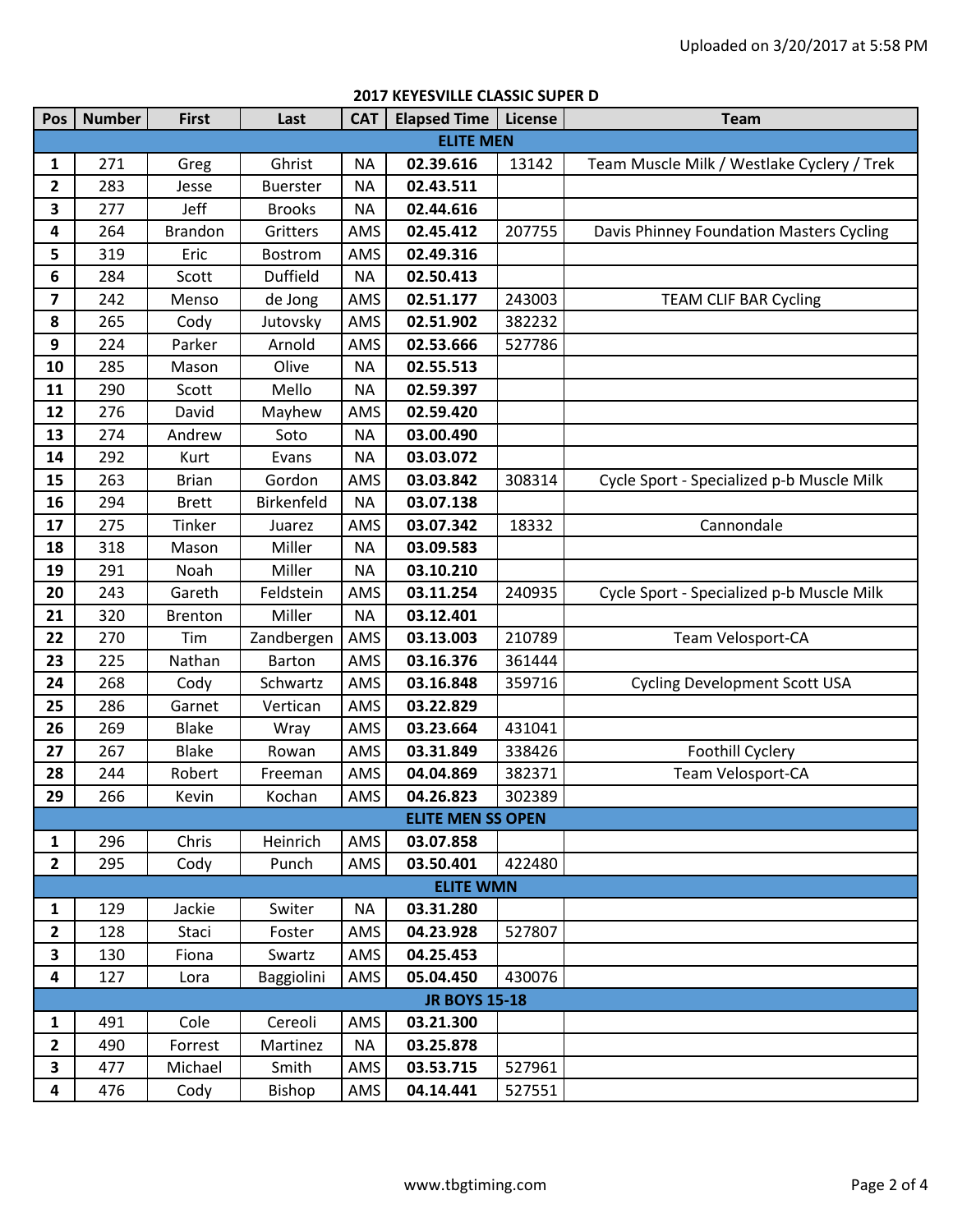| Pos                     | <b>Number</b>         | <b>First</b>    | Last         | <b>CAT</b> | 2017 INCTES VIELE CEASSIC SOT EN B<br><b>Elapsed Time</b> | License | <b>Team</b>                            |  |  |  |
|-------------------------|-----------------------|-----------------|--------------|------------|-----------------------------------------------------------|---------|----------------------------------------|--|--|--|
|                         |                       |                 |              |            |                                                           |         |                                        |  |  |  |
|                         |                       |                 |              |            | <b>JR BOYS 9-14</b>                                       |         |                                        |  |  |  |
| 1                       | 592                   | Kyle            | Birkenfeld   | <b>NA</b>  | 03.36.379                                                 |         |                                        |  |  |  |
| 2                       | 593                   | <b>AUSTIN</b>   | Miller       | <b>NA</b>  | 03.44.849                                                 |         |                                        |  |  |  |
| 3                       | 589                   | Connor          | Smith        | ΝA         | 04.17.175                                                 |         |                                        |  |  |  |
| 4                       | 554                   | Parker          | Goulart      | AMS        | 04.41.760                                                 | 475416  |                                        |  |  |  |
| 5                       | 591                   | Ezra            | Stevenson    | AMS        | 06.07.355                                                 |         |                                        |  |  |  |
|                         | <b>JR GIRLS 15-18</b> |                 |              |            |                                                           |         |                                        |  |  |  |
| 1                       | 625                   | Genevieve       | Plum         | AMS        | 04.22.112                                                 | 494572  |                                        |  |  |  |
| $\mathbf{2}$            | 626                   | Meade           | Plum         | AMS        | 04.37.534                                                 | 476995  |                                        |  |  |  |
|                         |                       |                 |              |            | <b>JR GIRLS 9-14</b>                                      |         |                                        |  |  |  |
| $\mathbf{1}$            | 946                   | Casey           | Ghrist       | AMS        | 04.04.485                                                 | 399697  | Team Muscle Milk-Westlake Cyclery-Trek |  |  |  |
|                         |                       |                 |              |            | <b>SPORT MEN 19-29</b>                                    |         |                                        |  |  |  |
| 1                       | 367                   | Jeremy          | Call         | <b>NA</b>  | 03.12.764                                                 |         |                                        |  |  |  |
| $\mathbf{2}$            | 341                   | Dillon          | Osleger      | AMS        | 03.13.054                                                 | 301861  |                                        |  |  |  |
| 3                       | 780                   | Sullivan        | Vanway       | AMS        | 03.18.105                                                 | 390069  |                                        |  |  |  |
| 4                       | 366                   | <b>Burt</b>     | McCartney    | AMS        | 03.36.324                                                 |         |                                        |  |  |  |
| 5                       | 376                   | Hunter          | Zubick       | AMS        | 03.36.459                                                 |         |                                        |  |  |  |
| 6                       | 374                   | <b>Branston</b> | Trahan       | <b>NA</b>  | 03.41.698                                                 |         |                                        |  |  |  |
| $\overline{\mathbf{z}}$ | 309                   | Carter          | <b>Baker</b> | AMS        | 03.44.213                                                 | 449186  | The University of Texas at Austin      |  |  |  |
| 8                       | 328                   | Nicholas        | Meissner     | AMS        | 03.48.513                                                 | 202194  |                                        |  |  |  |
| 9                       | 311                   | Kyle            | McCall       | AMS        | 04.18.167                                                 | 324306  | A Bloc Racing                          |  |  |  |
| 10                      | 375                   | Michael         | Stallion     | <b>NA</b>  | 08.02.775                                                 |         |                                        |  |  |  |
| <b>DNS</b>              | 370                   | Grayson         | Oldham       | AMS        | --.--                                                     |         |                                        |  |  |  |
|                         |                       |                 |              |            | <b>SPORT MEN 30-39</b>                                    |         |                                        |  |  |  |
| $\mathbf{1}$            | 369                   | Steven          | Anzel        | <b>NA</b>  | 02.57.303                                                 |         |                                        |  |  |  |
| 2                       | 363                   | Kasey           | Casames      | <b>NA</b>  | 03.09.217                                                 |         |                                        |  |  |  |
| 3                       | 378                   | Oscar           | Padilla      | <b>NA</b>  | 03.18.265                                                 |         |                                        |  |  |  |
| 4                       | 343                   | Nicholas        | Watkins      | AMS        | 03.21.572                                                 | 527857  |                                        |  |  |  |
| 5                       | 342                   | Kenneth         | Lawrence     | AMS        | 03.30.592                                                 | 527571  |                                        |  |  |  |
| 6                       | 86                    | Brandon         | Baeza        | $\sf NA$   | 03.37.546                                                 |         |                                        |  |  |  |
| $\overline{\mathbf{z}}$ | 373                   | Duane           | Trevethan    | NA         | 03.46.860                                                 |         |                                        |  |  |  |
| 8                       | 82                    | Santino         | Baeza        | <b>NA</b>  | 04.06.418                                                 |         |                                        |  |  |  |
|                         |                       |                 |              |            | <b>SPORT MEN 40-49</b>                                    |         |                                        |  |  |  |
| $\mathbf{1}$            | 371                   | Scott           | Harper       | AMS        | 02.59.864                                                 |         |                                        |  |  |  |
| $\mathbf{2}$            | 377                   | Geoff           | Welch        | <b>NA</b>  | 03.03.312                                                 |         |                                        |  |  |  |
| 3                       | 344                   | Chance          | Fielder      | AMS        | 03.10.742                                                 | 209676  |                                        |  |  |  |
| 4                       | 345                   | Scot            | Harvey       | AMS        | 03.15.173                                                 | 349682  | <b>Impact Racing Team</b>              |  |  |  |
| 5                       | 368                   | Thomas          | Ward         | AMS        | 03.17.751                                                 |         |                                        |  |  |  |
| 6                       | 352                   | Eli             | Coplen       | <b>NA</b>  | 03.22.205                                                 | 525132  |                                        |  |  |  |
| $\overline{\mathbf{z}}$ | 346                   | Chad            | Lloyd        | AMS        | 03.22.421                                                 | 525128  |                                        |  |  |  |
| 8                       | 365                   | Chaunsey        | Mize         | AMS        | 03.27.790                                                 |         |                                        |  |  |  |
| 9                       | 381                   | Barry           | Williams     | NA         | 04.00.436                                                 |         |                                        |  |  |  |